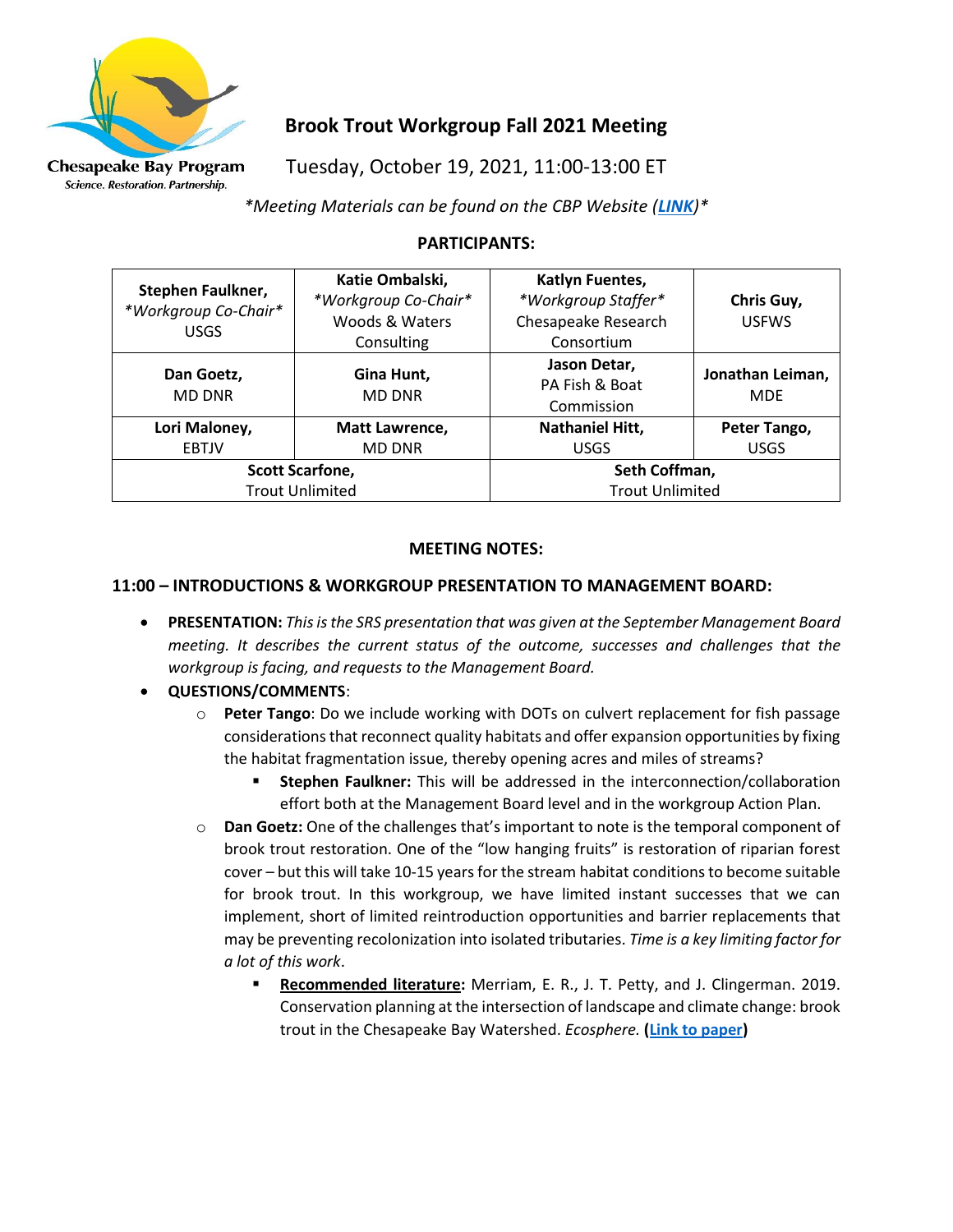#### **BROOK TROUT WORKGROUP FALL 2021 MEETING**

### **11:15 – BROOK TROUT WORKGROUP SCIENCE NEEDS:**

- **AGENDA:** *In collaboration with the Strategic Review System (SRS) process, the Brook Trout Workgroup is updating our science needs. These "science needs" are necessary in making progress towards the outcome of an 8% increase in occupied brook trout habitat by 2025.*
- **REGARDING SCIENCE NEED #8:** *"Determine how interactions between climate change and land use will affect brook trout."*
	- o **Jason Detar:** It seems that one of the areas that we're really coming up short in is the public communications campaign. There are current discussions in the Joint Venture on how this could be addressed and how this workgroup could work with the Venture on this – not only for climate projects, but also habitat loss, etc. The goal would be to get the public and other decision makers to not only understand but learn how to use the available science. Perhaps this could be added to row 8.
		- **Stephen Faulkner:** Agreed, this is something that we could add to either this science need or to a different one.
- **REGARDING POTENTIAL OUTREACH OPPORTUNITIES:** *\*these ideas may be better addressed by incorporating into the new Work Plan\**
	- o **PUBLIC LANDOWNER EDUCATION** (Scott Scarfone)**:** Trout Unlimited (TU) has been hosting a virtual lecture series; a total of four monthly lectures were planned for this fall and two have already been completed. TU used a variety of platforms to advertise the lecture series including Facebook, news press releases, and MD DNR articles and newsletters. The intent of the lecture series was public outreach for the intent of educating landowners. In the Chesapeake Bay Watershed, 85% of the land is owned by private landowners – outreach and education are critical for conservation and restoration efforts. Topics of these lectures focused on not only the mission of TU, but also featured guest speakers who spoke on their work at partner affiliations such as NRCS, Alliance for the Bay, etc. TU identified property lists that were "high priority" for restoration and worked with their partners at NRCS and MD Forestry to then reach out to these property owners. It's unknown if federal agencies could do something like this, it may be needed to find a non-profit/NGO partner to do the work for the workgroup.
	- o **FOR-PROFIT RESTORATION CREDITS** (Scott Scarfone)**:** There's a huge for-profit market for capturing restoration credits. Companies such as Resource Environmental Solutions, LLC. (RES) directly contacts landowners to convince them to do a conservation effort on their property – the company covers the upfront project costs then upon project completion, collects and sells the restoration credits on the market.
	- o **EPA ENVIRONMENTAL EDUCATION GRANT**: Currently, EPA has an open environmental education grant that EBTJV is considering applying for project funding. Lori Maloney is brainstorming potential project ideas for EBTJV to work with partners on a grant to reach out to landowners in creative ways.
		- **ACTION: If anyone is interested in collaborating on this, or has any potential project ideas related to this, please reach out to Lori Maloney.**
- **ADDITIONAL COMMENTS/QUESTIONS:**
	- o **The genetics workshop summary will be complete by December 2021.**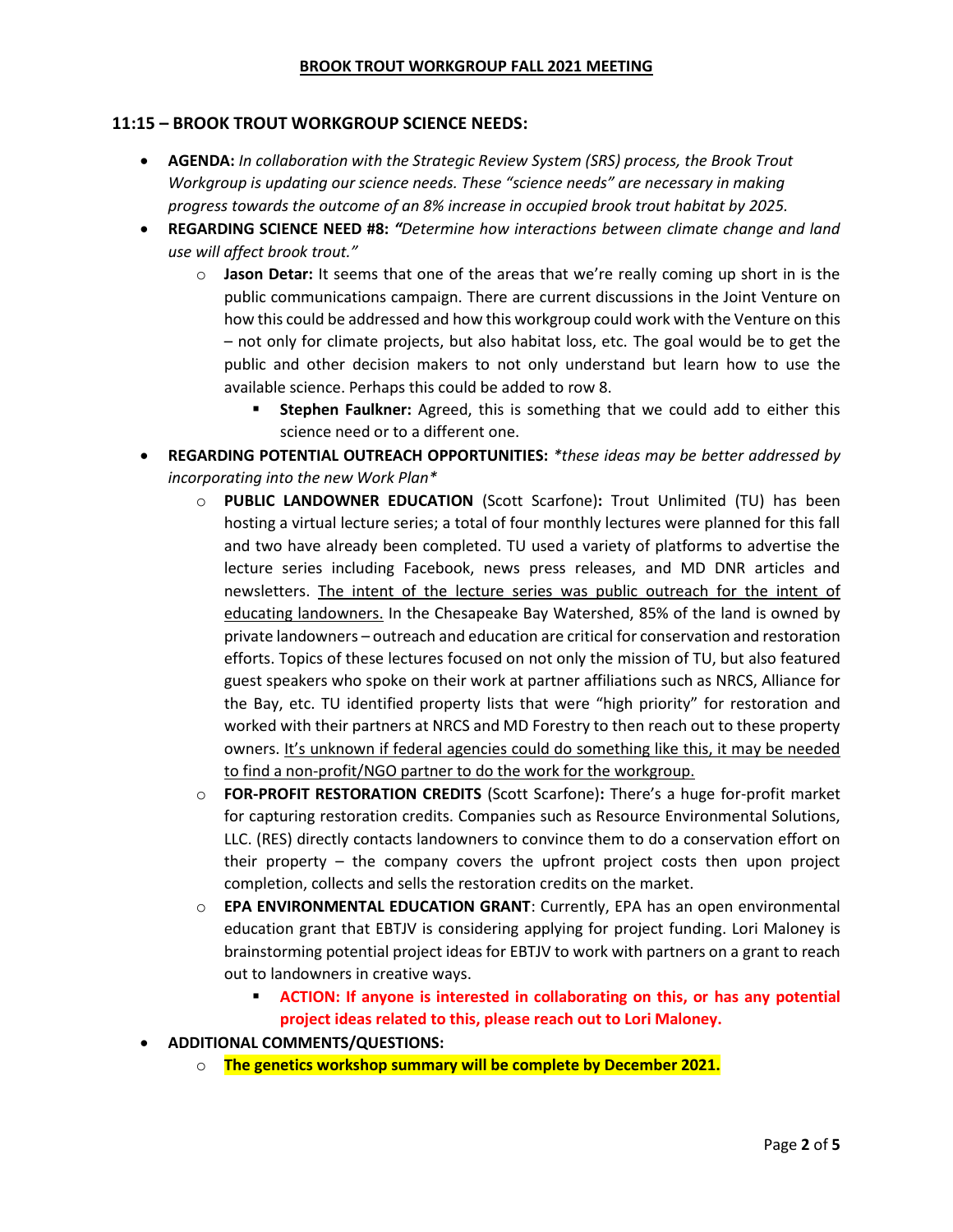- o **Peter Tango:** If we're going to support an indicator to track progress, it seems that we need a cohesive agreed-upon network style sampling design – this seems like a foundation to progress for the workgroup. Additionally, agreed-on communications support that translates our science into a variety of media is a program-wide need, very cross cutting need.
- o **Peter Tango:** Regarding the status of the applicability of eDNA work, I remember in one of the last meetings, there was fieldwork and progress that seemed like it was almost ready for presentation. Is there an anticipated target date for this kind of update?
	- **Stephen Faulkner:** Specific dates and deliverables will be listed in the updated Logic & Action Plan.
- At the end of this discussion, members agreed to submit this draft of the Science Needs table. Please note that this will not be the last opportunity for revisions. **Following the next STAC meeting, the workgroup members will be sent a new draft containing comments from the STAC meeting. At that time, workgroup members can send any "red flag" edits via email to the workgroup co-chairs and staffer, for consideration prior to the final submission deadline.**

## **11:45 – WORKPLAN DISCUSSION AND UPDATES:**

- **AGENDA:** The Brook Trout Workgroup part of the Healthy Watersheds Cohort is currently *undergoing the SRS review process. As part of this biennial review cycle, the workgroup is updating the workplan. During this time, the workgroup members revised the existing workplan and the co-chairs facilitated comments or suggestions on ways to improve the document.*
- This document was drafted two years ago and contains 28 action items that are listed and are broken down from broader management approaches to other smaller categories such as performance targets and expected timelines.
- **MANAGEMENT APPROACH 1 –** *"Identify and communicate priority focal areas for brook trout conservation"*
	- o **Scott Scarfone** encourages fisheries folks to look to the State of Maryland as a model for achieving restoration goals via tree plantings. MD just passed a plan to plant 5,000,000 trees over the next five years. While tree plantings won't solve brook trout problems extensively, it can benefit this outcome. Those in fisheries in other states (PA, WV, VA) should begin dialogue with sister agencies within your state (e.g., DNRs, USFS, etc.) to see what can be done to encourage state Legislators to pass bills that plant trees.
		- **Seth Coffman:** This might already be happening in other states. TU in WV and the work I do in VA is collaborative with state agencies and other NGOs. We work with our SWCD and NRCS to coordinate outreach, and "sell" riparian corridor restoration to landowners.
		- **A decision was made to incorporate this into Action 1.1.**
- **NATIONAL FISH & WILDLIFE FOUNDATION:** The National Fish & Wildlife Foundation (NFWF) has funding for implementation work, in addition to their own tracking and monitoring needs. At this time, it's both important and strategic to bring in NFWF staff from the NE Region to talk about their current strategy for brook trout and the tools that they're using. The workgroup Co-chairs and staffer had a meeting a couple weeks ago with NFWF staff to discuss science needs and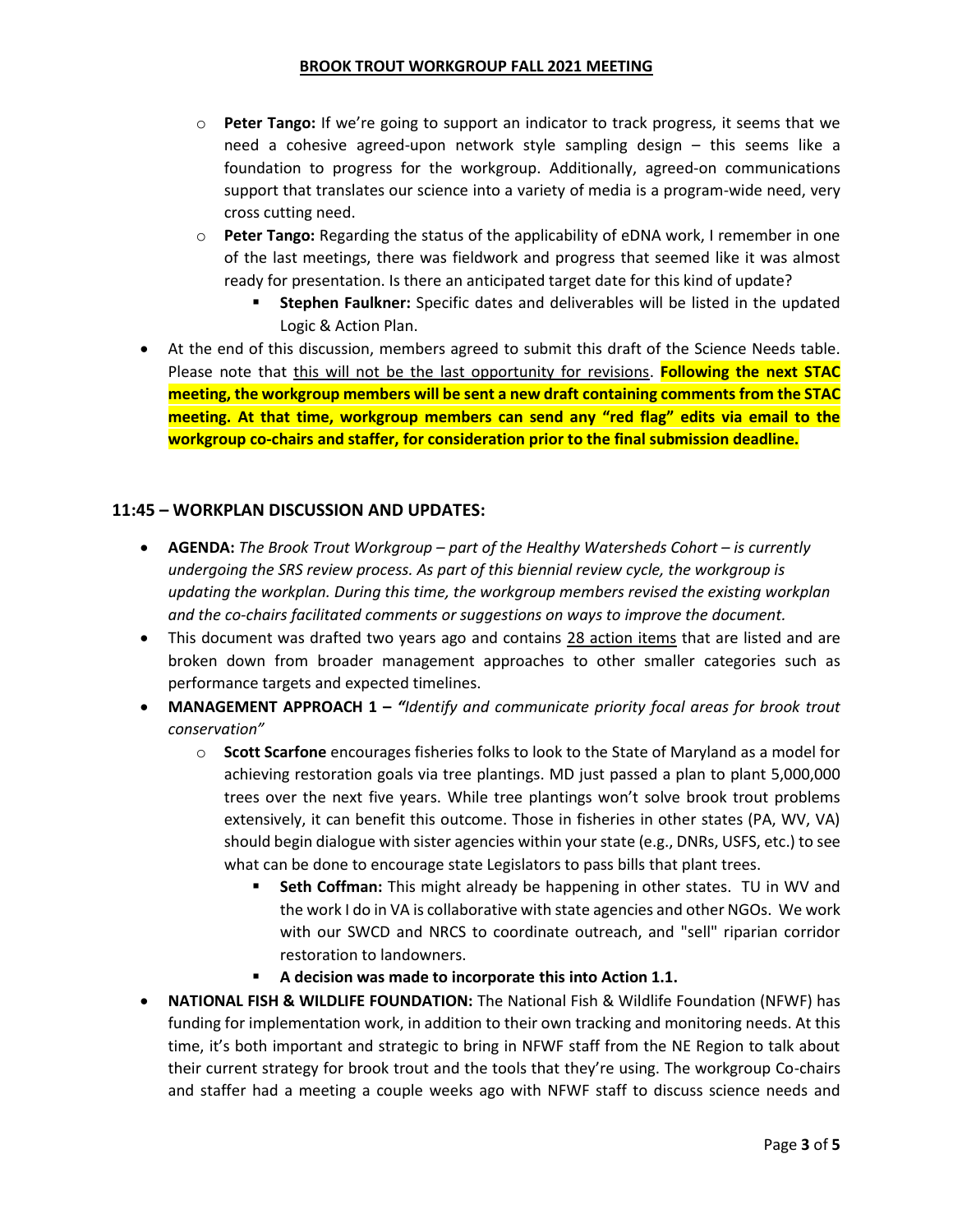potential collaboration ideas. NFWF staff expressed great enthusiasm in this potential partnership.

- o **ADDITIONAL FUNDING: The workgroup chairs will reach out soon with more information and a request for member-input on these and other funding opportunities.**
	- **SMALL WATERSHED GRANT:** The next RFP for the small watershed grant will come out in February and most likely be due in April or May.
	- **CHESAPEAKE WILD** is likely to be a new funding program through NFWF.
- o **The workgroup chairs will be coordinating a meeting either the end of this year or first quarter of next year to discuss this collaborative work with NFWF in greater detail.**
- **ADDITIONAL COMMENTS/QUESTIONS:**
	- o **GRANT FUNDING:** Is there any merit to coordinating grant proposals within this group? That way if we're all competing for the same funding source (separately proposing projects into the same grant), then there can be an opportunity to support or collaborate on these projects?
		- **Katie:** we can talk about this more moving forward.
	- o **PETER TANGO:** A few years ago, the monitoring team put together a synthesis on ["New](https://ian.umces.edu/blog/new-insights-report-converting-geeky-science-into-understandable-stories/)  [Insights: Lessons learned for Management".](https://ian.umces.edu/blog/new-insights-report-converting-geeky-science-into-understandable-stories/) We identified case studies showing what worked in the watershed, what didn't, and what additional information was needed. This document has been a reference for many years, and this (or a similar document) could be very helpful for brook trout management.

### **12:35 – OTHER UPDATES & MEETING WRAP-UP:**

#### • **BROOK TROUT WORKGROUP RESTORATION TRACKING DATABASE DOCUMENT:**

- $\circ$  Given the limitations of our current methods for tracking our outcome status, this restoration tracking spreadsheet was developed to better identify and collect information on restoration and conservation practices.
- $\circ$  The objective is to implement a system to provide accurate outcome status by the next SRS review cycle.
- o **NEXT STEPS:** 
	- The Chesapeake Bay Data Management Team has agreed to work with the Brook Trout Workgroup to develop this database. This project will begin January 2022.
	- **In the near future, the workgroup co-chairs will be reaching out to the membership to fill out and verify the information entered into this document.**
- **GIT Funding:** A GIT Funding proposal was submitted to the Chesapeake Bay Trust in early October to provide a contractor to build and identify collaborative opportunities with other CBP teams. Final decisions as to whether this project will be funded will be announced late-November.
- **STAC WORKSHOP REPORT:** there is a STAC Workshop report coming out on Climate Resiliency with BMPs. A draft was presented yesterday (10/18) at the Climate Resiliency Workgroup Meeting.
- **HEALTHY WATERSHED COHORT – MANAGEMENT BOARD REQUESTS:** During the August and September Management Board (MB) meetings, select outcomes (including Brook Trout) presented requests to the Management Board. This week, a document was sent out to